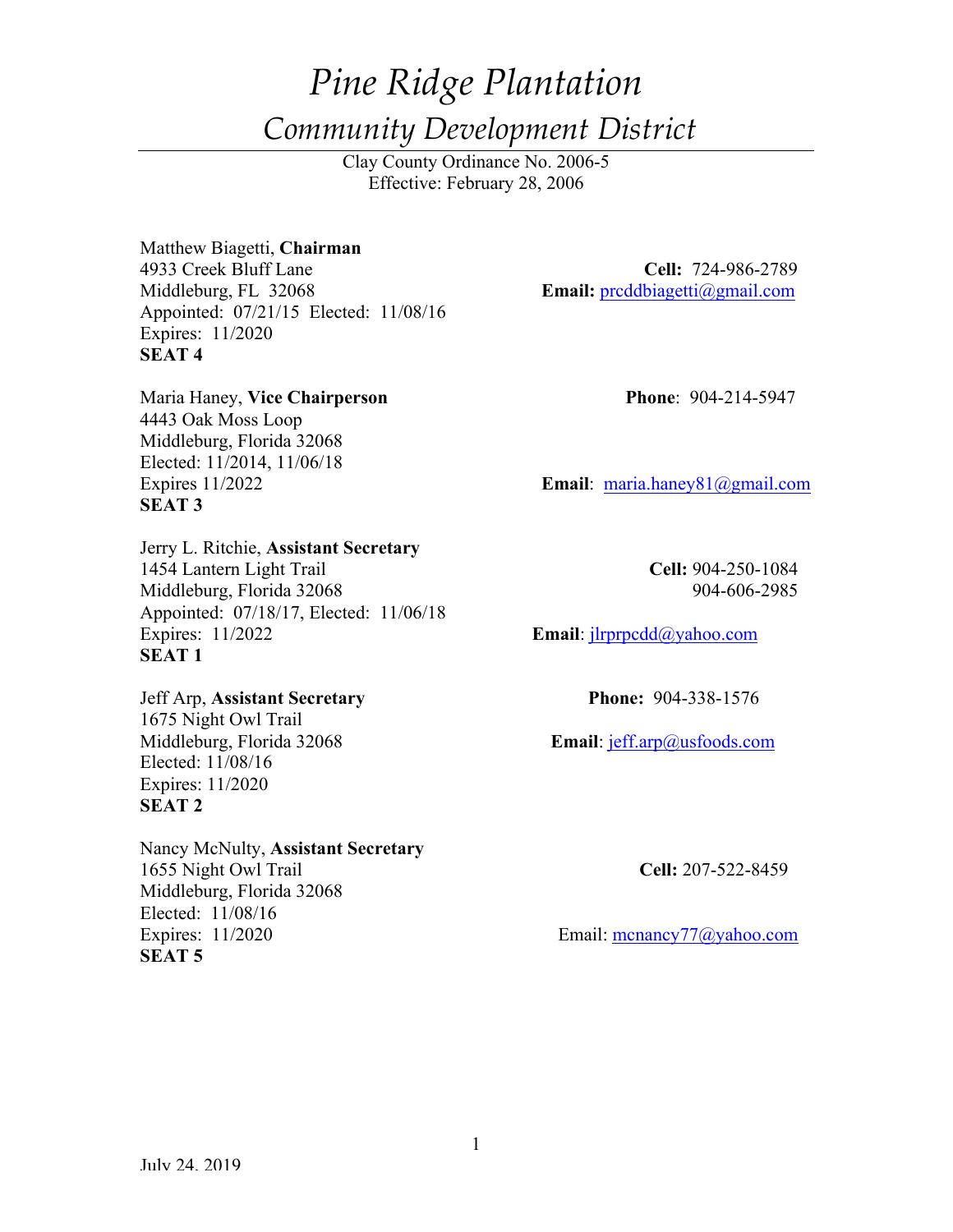James A. Perry, **Treasurer, Assistant Secretary** James Oliver, **Secretary & Assistant Treasurer** David deNagy, **Assistant Treasurer, Assistant Secretary** Patti Powers, **Assistant Treasurer//** Rich Hans**, Assistant Secretary** Ariel Lovera, **Assistant Treasurer** Ernesto Torres, **Assistant Secretary**

Jason Walters **Fax:** 850-224-8551 Hopping Green & Sams **Email**: jasonw@hgslaw.com 119 South Monroe Street, Ste 300 Tallahassee, FL 32301 Linda Heiberger (850) 425-3419

**District Counsel Phone:** 850-222-7500

lindah@hgslaw.com

#### **District Engineer**

Peter Ma **Phone:** 904-642-8990 England-Thims & Miller, Inc. **Phone:** 904-265-3238 14775 St. Augustine Road Jacksonville, FL 32258 **Email:** map@etminc.com

#### **District Manager**

St. Augustine, Florida 32092

#### **Investment Banker / Underwriter Phone:** 803-362-4093

8583 Strawberry Lane Niwot, Colorado 80503

Pamela Holton **Phone:** 703-757-6155 Prager, Sealy Co., LLC **Fax**: 703-757-6158 9907 Georgetown Pike Great Falls, Virginia 22066

### **Trustee**

Stephanie Cox **Phone:** 404-898-8837 U.S. Bank National Association 1349 W. Peachtree Street, Suite 1050 Atlanta, GA 30309 **Email:** Stephanie.cox@usbank.com

Ernesto Torres **Phone:** 904-940-5850 x 403 475 West Town Place **Fax:** 904-940-5899 Suite 114 **Email:** etorres@gmsnf.com

Kevin P. Mulshine **Fax:** 803-362-1214 Prager, Sealy Co., LLC **Email**: kevinm@prager.com

Suite 203 **Email**: pholton@prager.com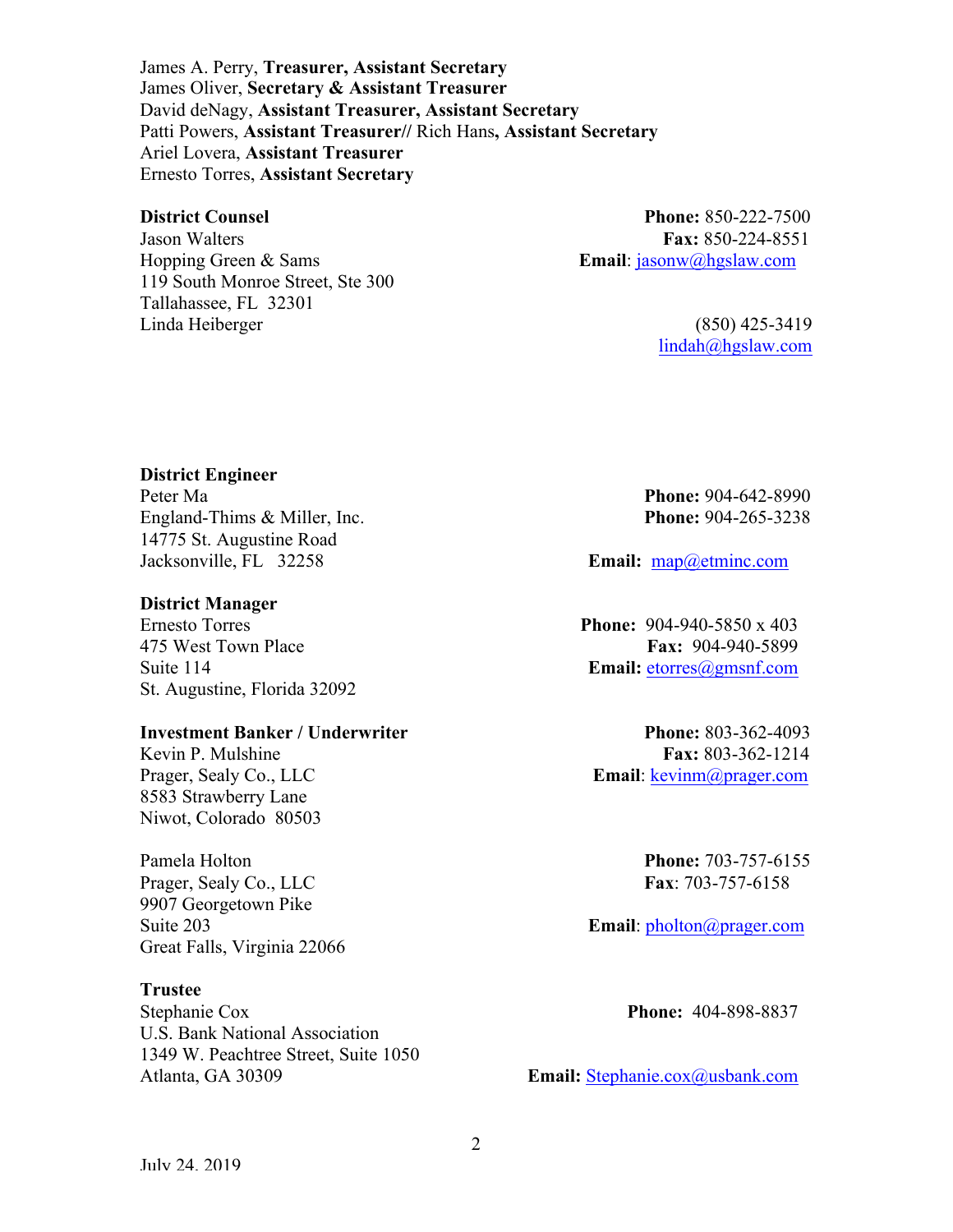# **Trustee's Counsel**

Greenberg Traurig, PA<br>
450 South Orange Avenue, Suite 650<br> **Fax:** 407-420-5909<br>
<u>bloomw@gtlaw.com</u> 450 South Orange Avenue, Suite 650 Orlando, Florida 32801

**Phone: 407-420-1000<br>Fax: 407-420-5909**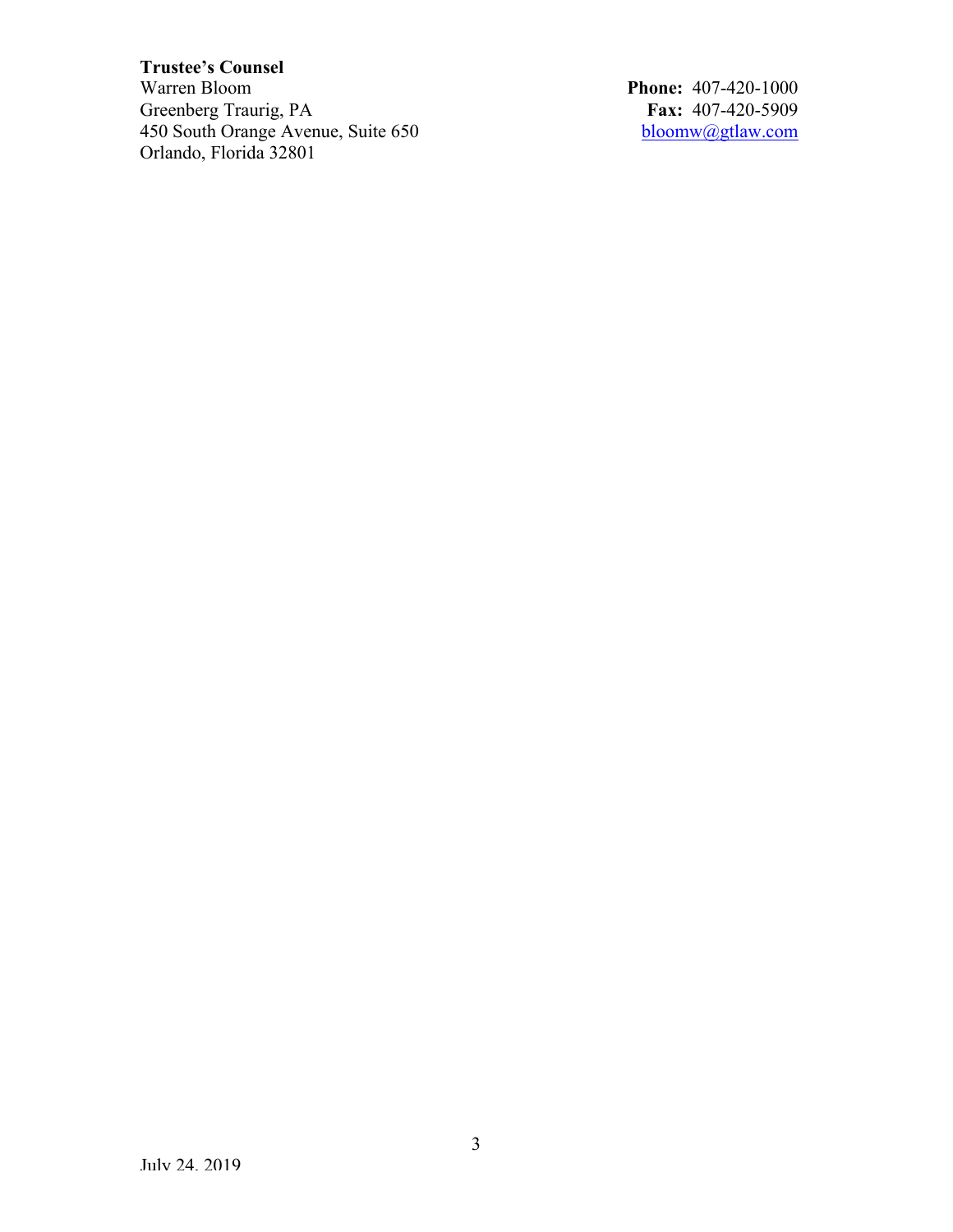#### **Underwriters Counsel**

Akerman LLP 50 N. Laura Street, #3100 Jacksonville, FL 32202

Danny Tyler **Fax**: 813-281-0129 Nabors, Giblin & Nickerson **Email:** dtyler@ngn-tampa.com 2502 Rocky Pointe Drive, Suite 1060 Tampa, FL 33607

### **Financial Advisor**

James A. Perry **Phone:** 904-940-5850 Governmental Management Services **Fax:** 904-940-5899 475 West Town Place, Suite 114 St. Augustine, FL 32092 jperry@gmsnf.com

1279 CR 10 West Jacksonville, FL 32259

### **Developer**

John Adams **Phone:** 904-541-2242 David Keating **Phone:** 904-541-2256 Ryland Homes jagar@ryland.com 1845Town Center Blvd, Suite 200 **Fax:** 904-541-2204 Orange Park, Florida 32003

Rima Norman **Phone:** 813-281-1810 x 111 The Ryland Group, Inc. **Fax:** 813-289-5597 3030 N. Rocky Point Drive West Suite 350 **Email:** rnorman@ryland.com Tampa, Florida 33607

### **Developer Counsel**

Emerson Lotzia **Phone:** 904-359-2000 Foley & Lardner **Fax:** 904-359-8700 200 N. Laura Street Jacksonville, Florida 32202 **Email:** elotzia@foley.com

**Bond Counsel Phone:** 813-281-2222 X-210

**Landowner Phone:** 904-399-0134 Kevin L. Troup **Fax**: 904-396-7835 The Alterra Group **Email**: ktroup@alterragroup.com

David Roane **Phone:** 904-541-2244 Ryland Homes **Cell:** 904-449-2883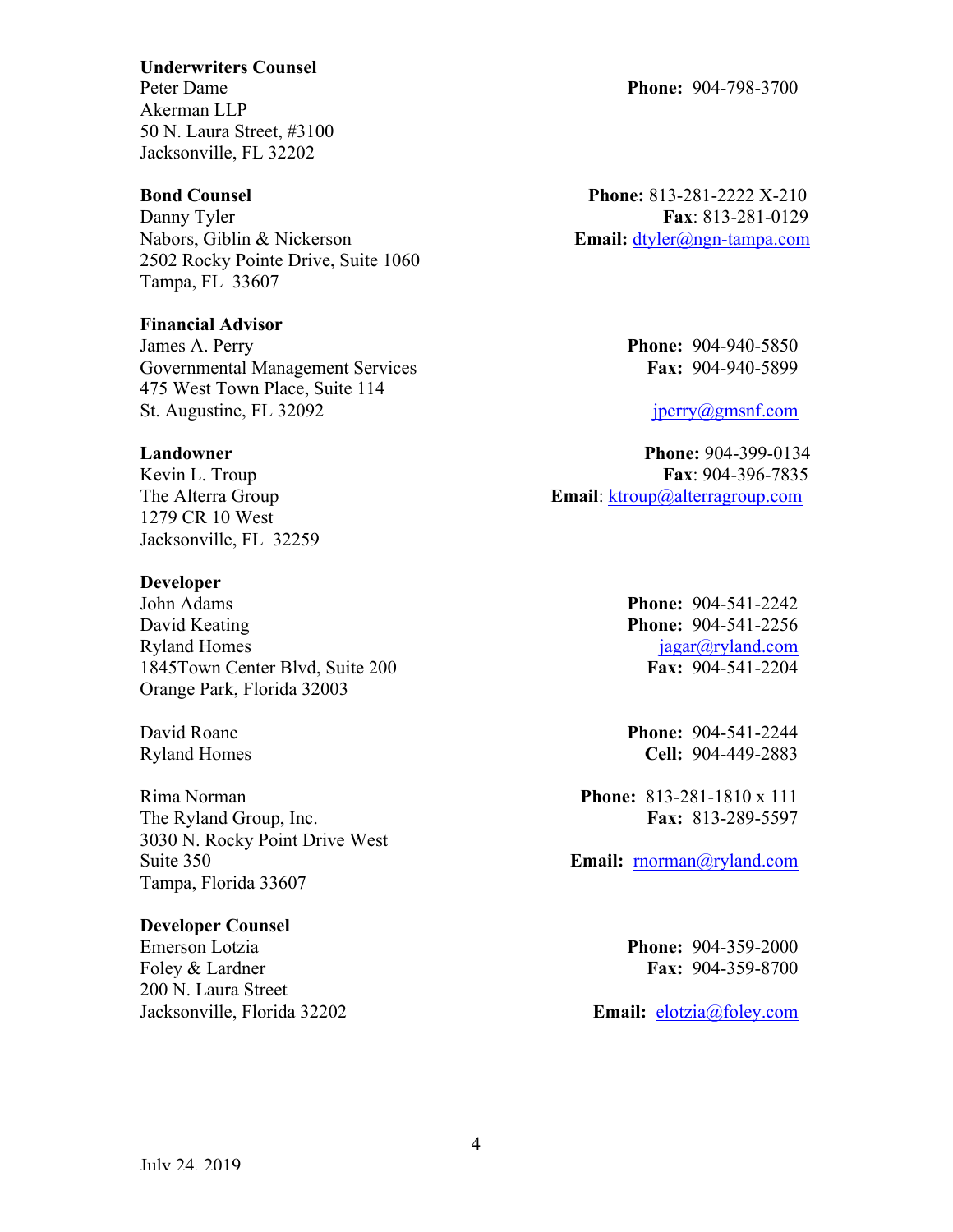Fritz Behring P.O. Box 1366

Green Cove Springs, FL 32043 (Physical Address) 477 Houston Street,  $4^{th}$  Floor

Green Cove Springs, FL 32043

## **Clay County Supervisor of Elections Phone:** 904-284-6350

Chris H. Chambless **Fax:** 904-284-0935 500 N. Orange Avenue Green Cove Springs, FL 32043

## **Clay County Tax Collector Phone:** 904-284-6320

Jimmy Weeks P.O. Box 218 Green Cove Springs, FL 32043

Physical Address 477 Houston Street, 2nd Floor Green Cove Springs, FL 32043

# **Clay County Property Appraiser Phone:** 904-284-6305

Roger A. Suggs P.O. Box 38 **Fax:** 904-284-2923 Green Cove Springs, FL 32043

(Physical Address) 477 Houston Street Green Cove Springs, FL 32043

# **Operations & Amenity Management**

Riverside Management Services 9655 Florida Mining Blvd, Bldg 300, Ste 305/306 Jacksonville, FL 32257

Operations Manager (Contract Management, Community Appearance & Maintenance) **Chris Hall** chall@rmsnf.com (352)681-9874

Amenity Center Manager (Facility Management and Recreational & Event Programs) prmgr@riversidemgtsvc.com 904-291-2278 904-759-8816